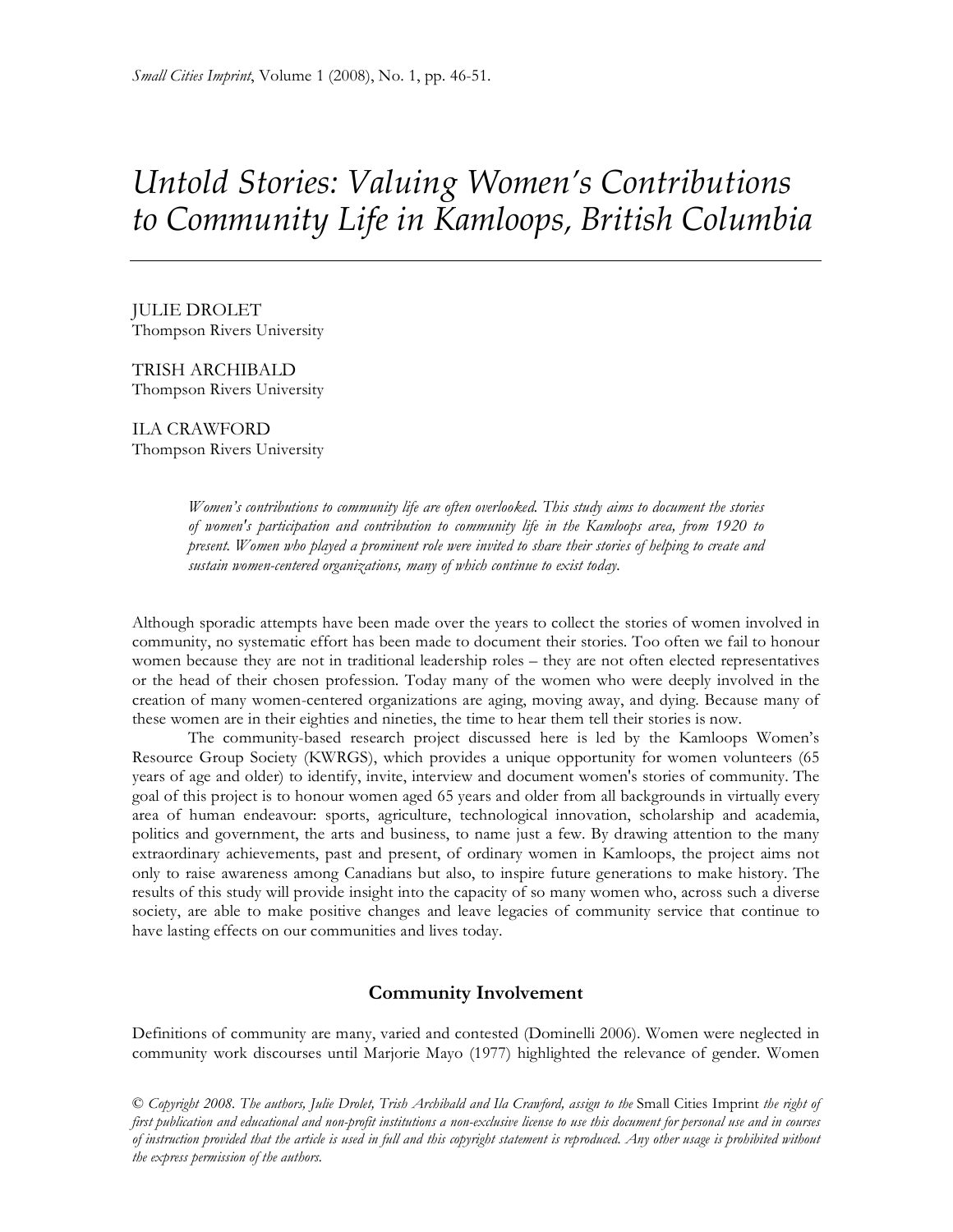have always participated in community activities, but their significance has been diminished in favour of men's actions. In community work, leadership roles tend to be assumed by men while women adopt the supporting roles (Dominelli 1990). The unpaid contributions of women to community care and their place in the community have been assumed for several decades (Dominelli 2006). Women have remained undaunted by the obstacles they face in reaching equality and providing their families with a better quality of life, and continue to work to create a better world (Dominelli 2006). Among them are women whose strengths inspire us through their dreams of change.

The project activities include volunteers in a number of areas. Volunteering is defined as "an activity intended to help others, it is not done primarily for monetary compensation or material gain, and it is not based on obligation" (Denton et al. 1999). Volunteers were involved in the creation of a community advisory; consultation with community groups; development of an interview team comprised of women to document women's stories; conducting interview meetings; transcribing stories; writing up stories; education and sharing women's stories within the Society and the general public; and involvement with all participants in reporting and dissemination of the stories. In discussion with the women involved in this project, we found women volunteers state that:

…you volunteer just because, you volunteer from parental role models, you volunteer for others, you enjoy what you do, it's fun, busy, keeps you going…

This project makes an important difference in community life by encouraging women to remain involved in our community. The importance of telling our stories and documenting women's lives and work provide value for individuals by validating, sharing, and promoting their contributions, by creating educational opportunities, by documenting examples and models for evaluation and celebrating successes, and by providing visual, audio, and printed testimonies to inform future policy-making. The project enhances lifelong learning and participation in community through the use of the Society's networking meetings.

The stories told by women involved in this project are shared in written media releases, reproducible images (digital, photo and video) and visual stories. The compiling and disseminating of the stories and the impacts will be shared with community partners, including the Kamloops Museum and other appropriate parties. The Kamloops Women's Resource Group Society will archive and publish the stories. The results will contribute to creating stronger networks and associations between community members, community organizations, and governments, and improve our community's ability to understand our present by sharing stories of our past.

### **Nomination Process**

The Kamloops Women's Resource Group Society invited the community to submit nominations of women over 65 years of age who were central figures in helping to create and sustain community organizations. A Steering Committee led by women (over 50 years of age) selected from all the nominations the 12 women to be interviewed. Nominees not chosen have been archived for possible future projects. The project and the process honour and appreciate senior women, their skills, experiences and wisdom.

The project coordinator organized training workshops for volunteers (over 50 years of age) on interviewing skills, transcription, and videotaping skills. Volunteers working in small groups documented the stories of the 12 women participants. The work involved conducting in-depth interviews using various tools such as video cameras, digital photographs, visual art images, and tape recorders. Volunteer transcribed the videotaped interviews. Writers reviewed videotaped interviews, transcripts and compiled letters, photographs, and newspaper clippings. All documentation and material was collected in both print and video to share with the public.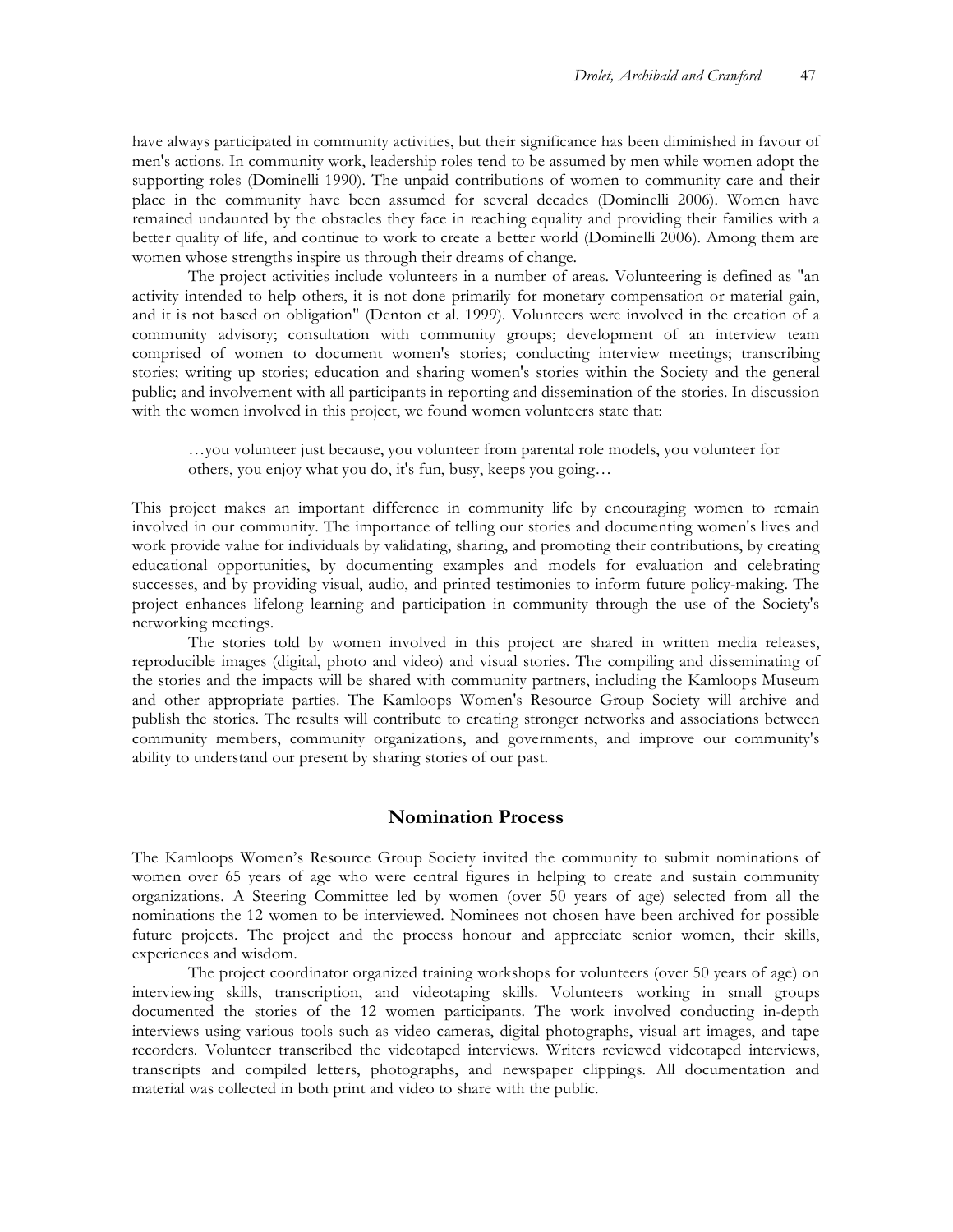## **Data Collection and Research Partnerships**

Feminist researchers have long been attracted by the ideals and methodologies developed in the "participatory research" and "participatory action research" (commonly known as PAR) traditions. Broadly speaking, these traditions, based in the liberation politics of the 1960s, are committed to the emancipation of marginalized and oppressed groups. Consequently, in their research they honour the principles of respecting, valuing and bringing into the foreground the lived experience and indigenous knowledge of those being researched. They also try to develop methods and models of research practice that minimize hierarchical relationships between researchers and researched, and that involve a genuinely collaborative approach throughout all stages of the research process (Reason 1994).

Participatory *action* research carries with it the additional requirement of actually working with the participants to help them *effect* change. While embracing these principles, feminist researchers have shown that PAR traditionally lacked an awareness of how masculine conceptions of knowledge and gender dynamics within the research process itself impeded the "foregrounding" (meaning, bringing to the forefront) of women's experience and the full participation of research subjects. Feminists have also emphasized that participatory research must be an empowering process for the researched, who are said to become "co-subjects." This means that as well as co-directing the research process, the participants jointly "own" the products of the research. Such democratization of the research endeavour is supposed to foster or reinforce a belief among the research subjects that they can be agents of social change.

Qualitative interview guides were developed that could be adapted en route; this flexibility offers scope for making one's organizing frameworks sensitive to the meanings and issues raised by the interviewee. Qualitative methodologies are seen as less structured and consequently more *flexible*: For example, as mentioned above, the interviewer can modify the interview process to explore in more depth aspects deemed important by the interviewee, which means that any and all of the data collected can be considered important even if this does not correspond to initial "hunches" of the team. Feminist standpoint theorists tend to be more favourably disposed toward qualitative methods because, in principle, they allow women to be "experts" about their own experiences and to "correct" the researcher when questions are on the wrong tack. For example, every woman's story was read, corrected and approved by each of the 12 women participants.

In-depth interviews were conducted with all 12 women participants to learn about their community involvement. In some cases more than one interview was carried out to gather this information. Participants were asked to provide consent for the information collected and compiled for the project, which included written work, DVD material and photographs. The purpose of collecting this material was to honour the community work performed by women participants over the course of their lifetime. All participants were invited to review all of the information provided in written and video format prior to being published. Sample exploratory interview questions were developed to learn about women's community involvement, the reasons for their work, and the process for how they became involved at different periods of time.

A partnership was strengthened through this project between social work and visual arts faculty and community agencies. Panet-Raymond and Bourque define partnership (1991: 9-10) as "an egalitarian and equitable relationship between two different kinds of groups, with different missions, activities, resources and operating methods. In this relationship, each partner makes a different contribution but both consider each contribution to be equally important. Genuine partnership, therefore, is based on respect for and mutual recognition of the contributions of the partners in an interdependent relationship." In this context, the goal of the partnership becomes "an exchange of different kinds of services and/or resources that are recognized to be of equal importance or value by the partners involved." The same authors (1991:10) contrast this model of partnership with "paternalship," in which "relationships are unequal and the objective is generally domination." In the entirely different context of research undertaken in New Zealand (Park 1992: 582), the term "partnership" does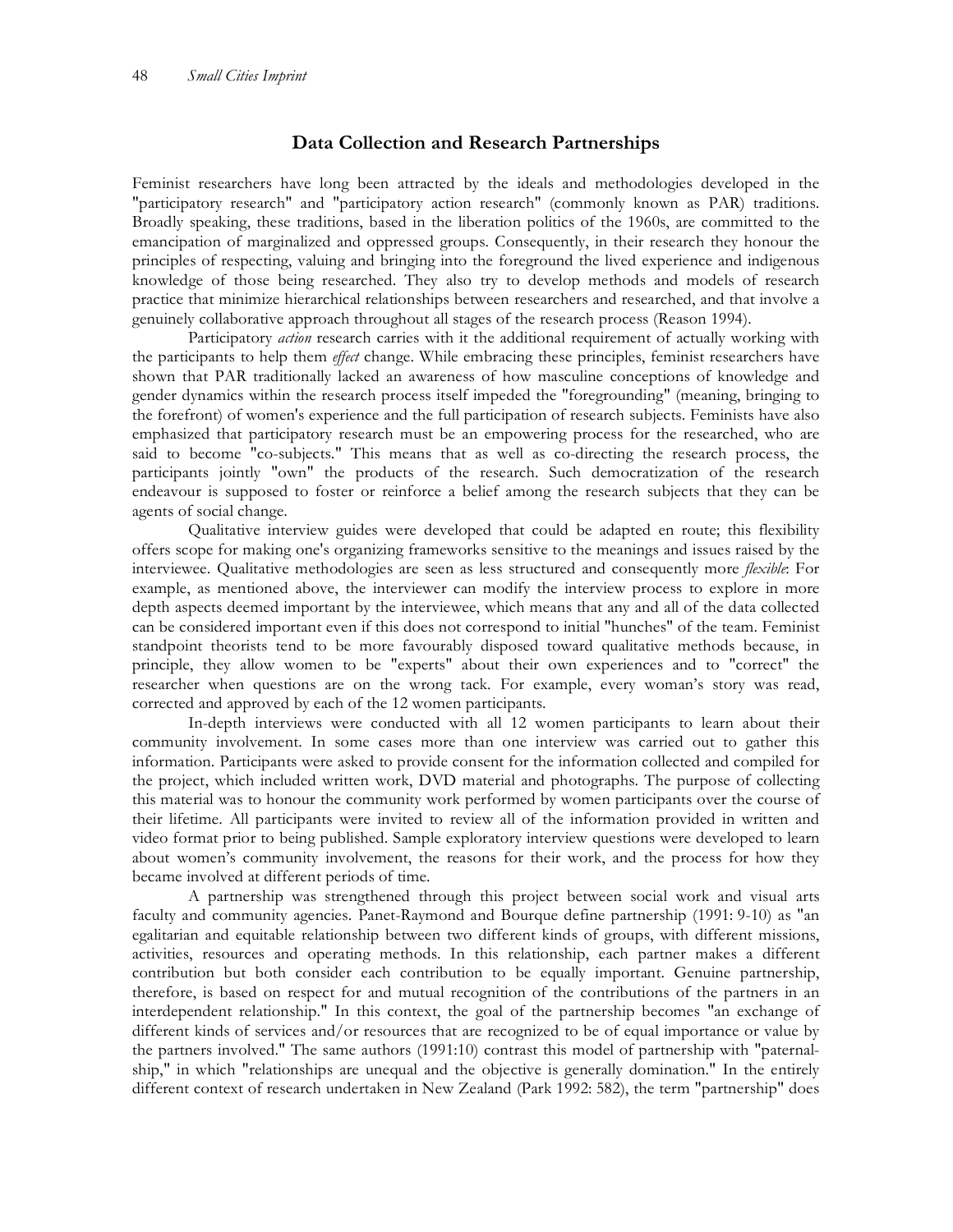not necessarily imply that the partners are equal but that the relationship is a joint commitment based on negotiation.

#### **Characteristics of Women's Groups Representatives**

The women volunteers who participated in the project had a personal interest in the theme of the project in which they were involved. It was important for all the stakeholders to have compatible personalities, to be able to acknowledge and recognize their respective skills and to be open and clear in their actions. It is clear that the criteria for a successful research partnership are based in very large part on the *qualities* of the people involved. Aside from personal qualities, the quality of the relationships among the various partners also ensured the success of the experience. Real partnerships between research teams and community groups require the involvement of both from the beginning and at each successive stage of the research project. The partners must have an egalitarian and complementary relationship. Every woman involved in the project valued the process of honouring women's achievements and contributions to community life.

The process of this participatory project honours women's skills, experience and wisdom in support of social well-being and quality of life in the community. The project aims to share the best practices of women who have remained involved in community life throughout their lives. Opportunities for volunteering, mentorship and leadership training were created for women of many generations through the Society.

## **Artist as Researcher**

Artwork was developed as part of the project in response to the lived experiences of women's stories. "The aim of research in the visual arts, as in other similar forms of exploratory inquiry, is to provoke, challenge, and illuminate rather than confirm and consolidate" (Sullivan 2005). The involvement of an artist/researcher allowed for the creation of a visual statement that does not simply illustrate the women, but reveals them as larger than life. The women as they were interviewed for this project often stated that they were "just" housewives or "just" mothers or were "just" doing what needed to be done, thus diminishing their contributions. The larger than life images of the women are meant to emphasise the significance of their contributions to contradict notions that their involvement in the community has been insignificant.

Each of the 12 women was visited and photographed individually. Meeting with all 12 women allowed for the comparison and contrast of their stories and achievements. Before meeting with each of the women, the artist/researcher prepared by reading the woman's their biography, and when possible by, reading the transcripts from the videotaped interviews. The women were photographed in their home or yard so that visual surroundings could provide clues about what they perceived as important to them and this could be included, as well as their personality, interests, and accomplishments. With the photographs it was possible to make digital enlargements to more than life-size scale, usually 40 inches x 115" It is impossible to dismiss the larger-than-life-size images of the women and the scale of the photographs allows access to the presence of the women in unexpected ways. Using graphics software, the large images were divided into tiles and parts and then stencils were created for screenprinting. The women's images were pieced back together during the printing process as the sections were printed side by side on transparent drapery fabric panels. Each print has a discernible grid, reminiscent of quilting quilt-making.

What became apparent in the process of making the screen print was that the method of preparing the image for printing, replicates by analogy, the methodical and repetitive work done by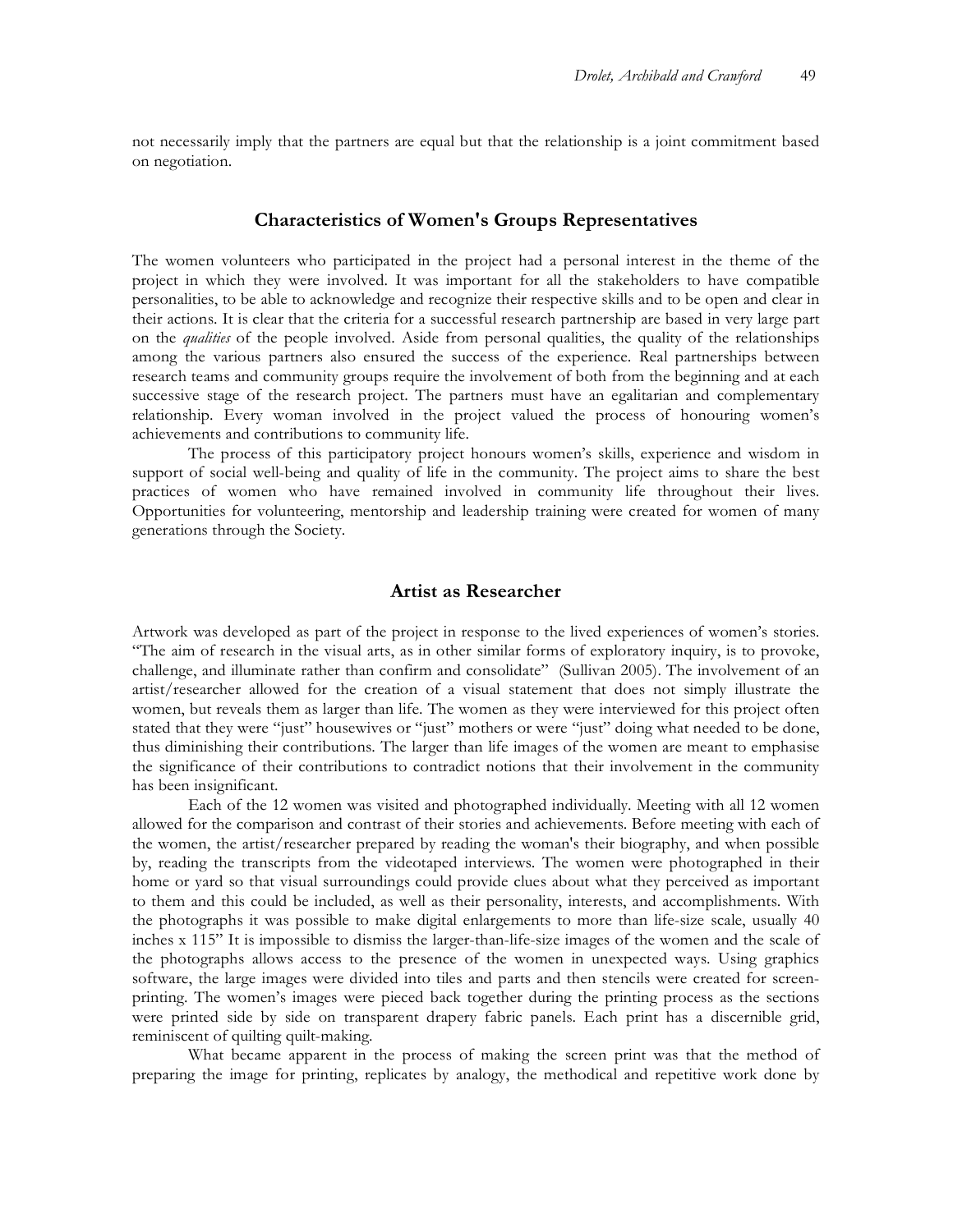many of the women over their lifetime, in activities such as quilting and needlework, the daily chores, and housework. Marking the women's images with a quilt-like grid bears witness to the patchwork of roles they have performed for their families and communities. Each woman is the sum of many and diverse parts.

Printing on fabric that stretches and moves and receives the ink unpredictably is a process of embracing and coming to terms with imperfection and disappointment. From the inevitability of imperfection, emerge the possibilities for transcendence, realized through insights about one of the women or by "happy accidents" that occur in the process of printing. There is only one chance to make the print work and because of this, the artist/researcher has to relinquish the degree of control that usually accompanies printmaking and the creation of identical multiples. Normally the printmaking process results in several original prints and only those that meet rigorous standards are included in the edition.

The process of screen-printing, as used in the project, is comparable to painting. The process leaves a mark—from a moiré pattern, variations in ink coverage, intensity, degraded stencils, misregistration, or any other number of incidental marks problems that are inherent to screen-printing and are often considered flaws—the way that a brush leaves a signature mark in painting. The mark signifies not failure but is analogous to the process of work in to women's lives: a continuous coming to terms and persevering.

The screen prints are designed to be suspended in a space wherein they are separate from each other but overlap and are visible from all directions, allowing sightlines through the transparent material and intensifying the images in areas where they overlap. As the viewer moves around and between the suspended images, the women visually meld into each other. The overlap and interplay of the images is revealing in light of Joanna Isaak's statement, "One woman's work or words lead onto or enable the next woman to work or speak" (247:9). The work that the women in the Untold Stories Project have done will only have the capacity to "lead or enable" if it is recognized and made available to others. The work of an artist/researcher adds to the multifaceted research methods and approaches used to collect and communicate the stories of the 12 women.

## **Reflections**

This paper discusses an innovative community development project that aims to document women's stories of community involvement. The continuing role of women in a community's growth and development has become increasingly important today. Through women's experiences it is possible to explore and to document the developments in community work in a small city. By linking historical material to the present, the project aspires to publish women's untold stories in order to enhance the quality of life at the individual and community levels. The Kamloops Women's Resource Group Society hopes to further document women's stories of community involvement across the lifespan of Kamloops women and to develop resources for building more socially cohesive communities that promote egalitarian social relations.

#### **Acknowledgments**

The research team gratefully acknowledges the financial support of New Horizons for Canada and the BC 150 Years grant program. This paper was presented at the Small Cities CURA conference held at Thompson Rivers University in August, 2008.